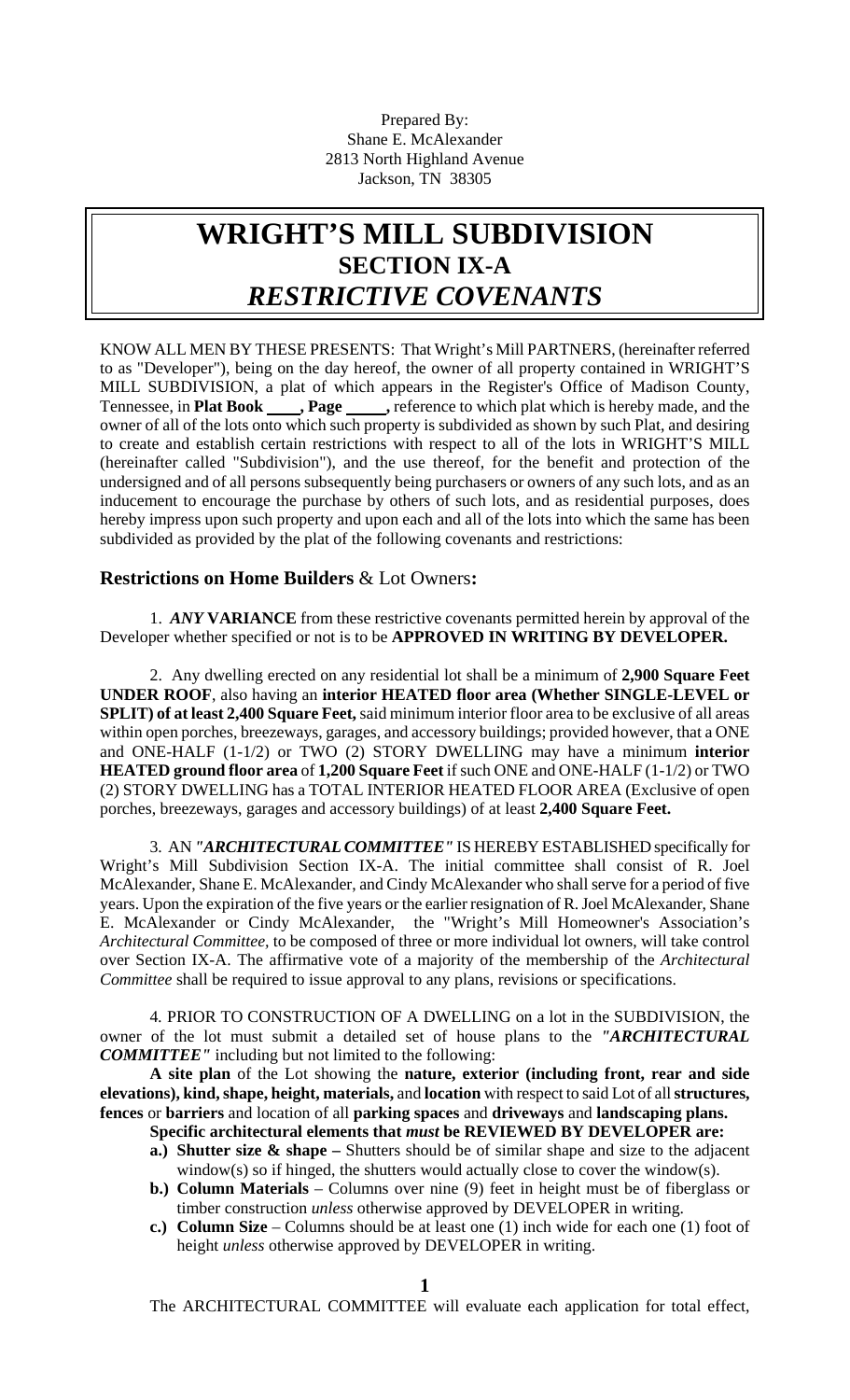including the manner in which the home-site is developed. This evaluation relates to matters of JUDGEMENT and TASTE which cannot be reduced to a simple list of measurable criteria. It is possible therefore, that a proposed improvement might meet individual criteria delineated in these covenants and *still* not receive approval, if in the sole judgment of the architectural committee, its OVERALL AESTHETIC IMPACT is unacceptable.

APPROVAL of any such PLANS AND SPECIFICATIONS shall be final as to that LOT ONLY, and such approval MAY NOT BE REVOKED or RESCINDED thereafter provided that the plans and specifications as approved and any condition(s) attached to any such approval have been ADHERED TO and COMPLIED WITH in regard to all structures, fences, or barriers on and uses of the lot in question. NO CONSTRUCTION on any lot may be commenced without first obtaining said WRITTEN APPROVAL of the *ARCHITECTURAL COMMITTEE.* Once written approval has been obtained, construction on the lot must generally conform to the approved plans.

5. Every single-family dwelling erected on any lot in the Subdivision shall be constructed of brick, masonry or other permanent type construction. EACH DWELLING SHALL HAVE AN EXTERIOR OF A MINIMUM OF **95% BRICK, STONE, and/or DRYVIT (**of *different* **type & appearance than adjacent homes.)** Any other exterior material shall be *specifically* APPROVED IN WRITING BY THE DEVELOPER. ). No outside walls may be constructed of imitation brick. All outside materials must be new except that used brick, stone or ornamental objects may be used if APPROVED IN WRITING BY THE DEVELOPER.

*No* exterior of any dwelling shall be constructed of VINYL or ALUMINUM SIDING, except that VINYL or ALUMINUM may be used to cover SOFFIT, FASCIA, or REAR GABLES (*Except on corner lots.*

All front gables and front or side dormers must contain a window unless APPROVED IN WRITING BY THE DEVELOPER.

No temporary residence or other temporary structure shall be placed on any lot. No mobile or modular homes or previously used dwelling or accessory building shall be placed in the Subdivision.

No open foundations or unsightly methods of construction shall be permitted on any lot in the subdivision.

6. No part of any dwelling or accessory building on ANY lot within the SUBDIVISION shall be located within **30 FT. OF THE FRONT PROPERTY LINE** of the lot *except* on some cul-desac lots where a 22 1/2 ft. setback is allowed. Provided however, that if there is any conflict between such 30 foot minimum front setback line and any front setback line shown on the recorded plat of the lot, then such plat setback line shall control *unless* APPROVED IN WRITING BY DEVELOPER. No part of any dwelling shall be located within 12 feet of the side or within 20 feet of the rear property line of any lot.

7. ROOF PITCH of the front of any dwelling erected in the SUBDIVISION shall be at least **12/12** unless APPROVED IN WRITING BY DEVELOPER. *ARCHITECTURAL SHINGLES* or a material APPROVED IN WRITING BY THE DEVELOPER shall be used on dwellings in the subdivision.

8. Every single-family dwelling erected in the Subdivision shall have a GARAGE WHICH IS FULLY ENCLOSED and of sufficient size for at least TWO (2) CARS.

No TWO CAR garage(s) may open to the front of the house facing the street. An additional ONE-CAR garage facing the street with a decorative type door may be *specifically* APPROVED IN WRITING BY DEVELOPER.

**On corner lots**, the garage may **not** open facing **EITHER STREET,** unless *specifically* APPROVED IN WRITING BY DEVELOPER.

**On cul-de-sacs, stub street lots, etc**., the *garage/driveway* must be located on the far side of the lot when approaching said lot unless APPROVED IN WRITING BY DEVELOPER.

9. No single-family dwelling unit erected on any lot in the Subdivision shall exceed TWO and ONE-HALF stories in height (exclusive of basement).

10. ALL DRIVEWAYS shall be poured with washed or stamped/stained concrete or paver bricks. The use of gravel or asphalt is specifically prohibited, except as a base to the concrete drive.

**2**

11. ALL EXTERIOR WINDOWS of any dwelling erected in the SUBDIVISION shall be of WOOD, ALUMINUM or VINYL construction *or* of material APPROVED IN WRITING BY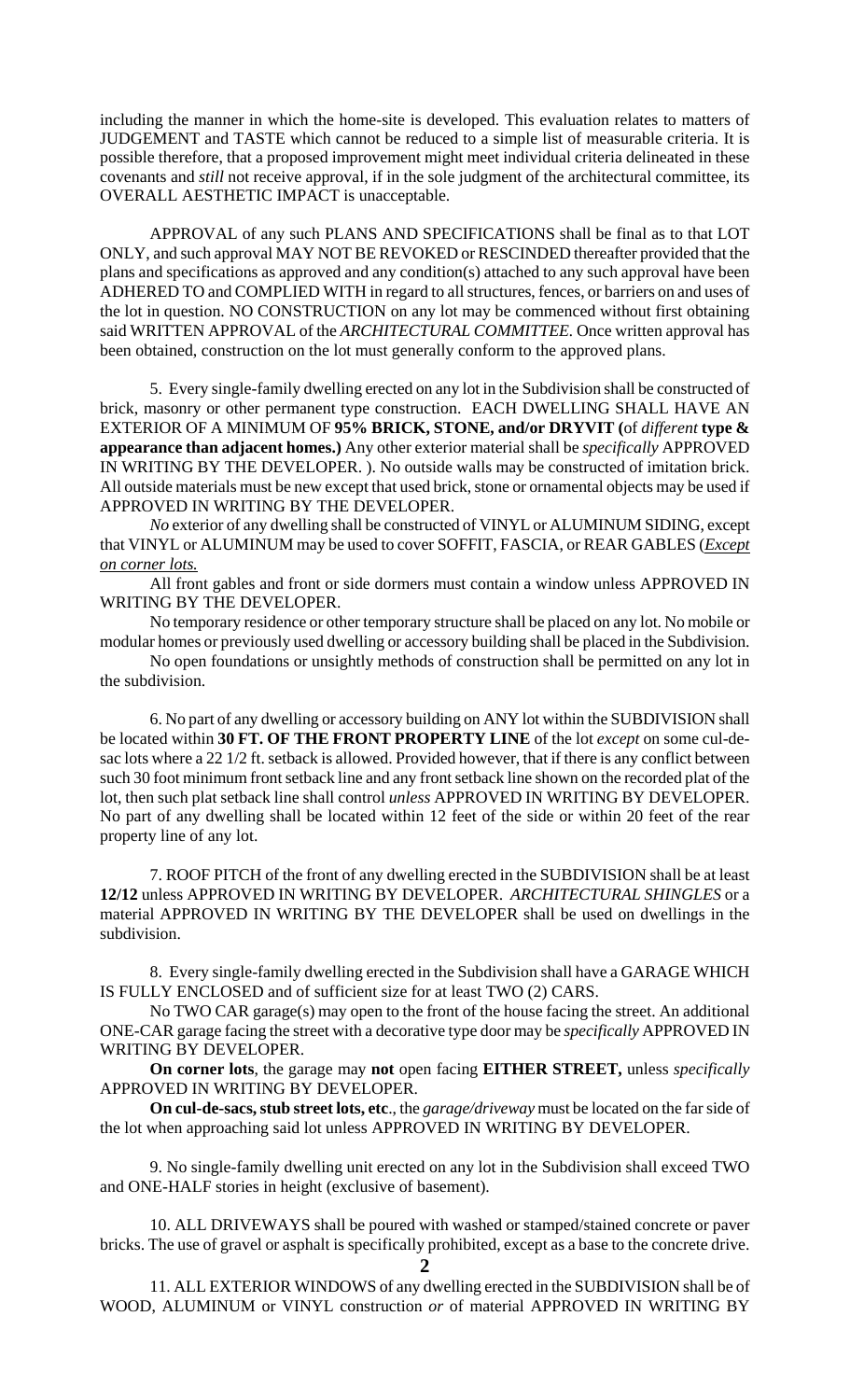#### DEVELOPER.

12. "OWNER" herein shall refer to the record owner, whether one or more persons or entities, of any affected lot, but excluding those having an interest in the affected lot merely as security for the performance of an obligation.

13. All lots in the Subdivision shall be used for PRIVATE, RESIDENTIAL PURPOSES ONLY; provided, however, the Developer shall have the right to continue to use all unsold lots in the Subdivision for agricultural purposes.

14. No lot in the Subdivision shall be subdivided, final plat corrections withstanding. However, a vacant lot may be used to access adjacent land for future development if *specifically* APPROVED IN WRITING BY DEVELOPER.

15. During the period of actual construction of a single family dwelling unit on a lot, the owner thereof shall require all primary and sub-contractors and other workmen furnishing services or material to the premises to keep *the lot under construction, the street and adjacent lots* reasonably free of **trash, silt** and **other construction debris**. *If* the DEVELOPER is **FINED** or forced to clean up the street or adjacent lots, the owner/contractor responsible **SHALL reimburse the DEVELOPER for all related costs**.

16. CONSTRUCTION of any SINGLE FAMILY DWELLING erected on any lot in the Subdivision **SHALL BE COMPLETE within EIGHT (8) MONTHS** of the beginning of construction of said dwelling.

17. Option to Repurchase: In the event any owner purchases a lot from the Developer and does not begin construction on the lot within one (1) year of the date of the deed, the Developer shall have the option to repurchase the lot. The sales price for the repurchase shall be the original sales price of the lot, plus interest at the rate of Wall Street Prime (adjusted each time prime adjusts), from the date of the deed.

 In the event the Developer wishes to exercises its option to repurchase the lot under this provision, the Developer shall give the owner notice of its intent to repurchase the lot and Lot Owner has 7 days to commence construction. If construction (footings, blocks, slab, etc.) has not begun within 7 days, Developer can close said lot at any time. In the event lot owner refuses to close as outlined, then the Developer shall be entitled to the right of specific performance, any and all appropriate damages, and a reasonable attorney's fee and all reasonable costs necessary to enforce this provision. The Option to Repurchase automatically expires at the time construction begins, so long as construction begins within one year of the date of the original deed.

### **Restrictions on Homeowners** & Home Builders**:**

18. In the event any lot owner shall construct any improvements on any lot without first obtaining the prior written consent of the DEVELOPER or other such consents as required by law, or any lot/home owner VIOLATES any of these recorded restrictions, said **Owner shall be liable to the DEVELOPER for a liquidated damages PENALTY in the amount of \$2,500.00.** Nothing herein contained is intended to serve as a waiver of the undersigned or any other lot owner's rights to require full compliance with these restrictions and payment of such penalty shall not relieve said lot owner from compliance with these restrictions.

19. A *Wright's Mill Homeowners Association* exists for maintenance and general upkeep of the entrance (landscaping, fence, mowing, utilities, maintenance, etc.) insurance and retention pond maintenance. **Dues for Section IX-A of Wright's Mill will be paid to DEVELOPER for a period of five years or until turned over by Developer to the existing Wright's Mill Homeowner's Association.** Other amenities may be allowed by a vote of 80% of the *Homeowners Association* and each lot owner in the subdivision shall be responsible for their lot(s) pro-rata share of the dues, fees and charges necessary to maintain the Association, and areas mentioned above. Each lot owner shall be entitled to one vote per lot and shall automatically be a member of the *Homeowners Association* and subject to its bylaws, whether or not the lot owner voted for the establishment of the Association.

20. Each lot owner will be responsible for maintaining his lot and home in a reasonably neat condition and shall do nothing on a lot that renders it **UNATTRACTIVE, UNSIGHTLY**, or a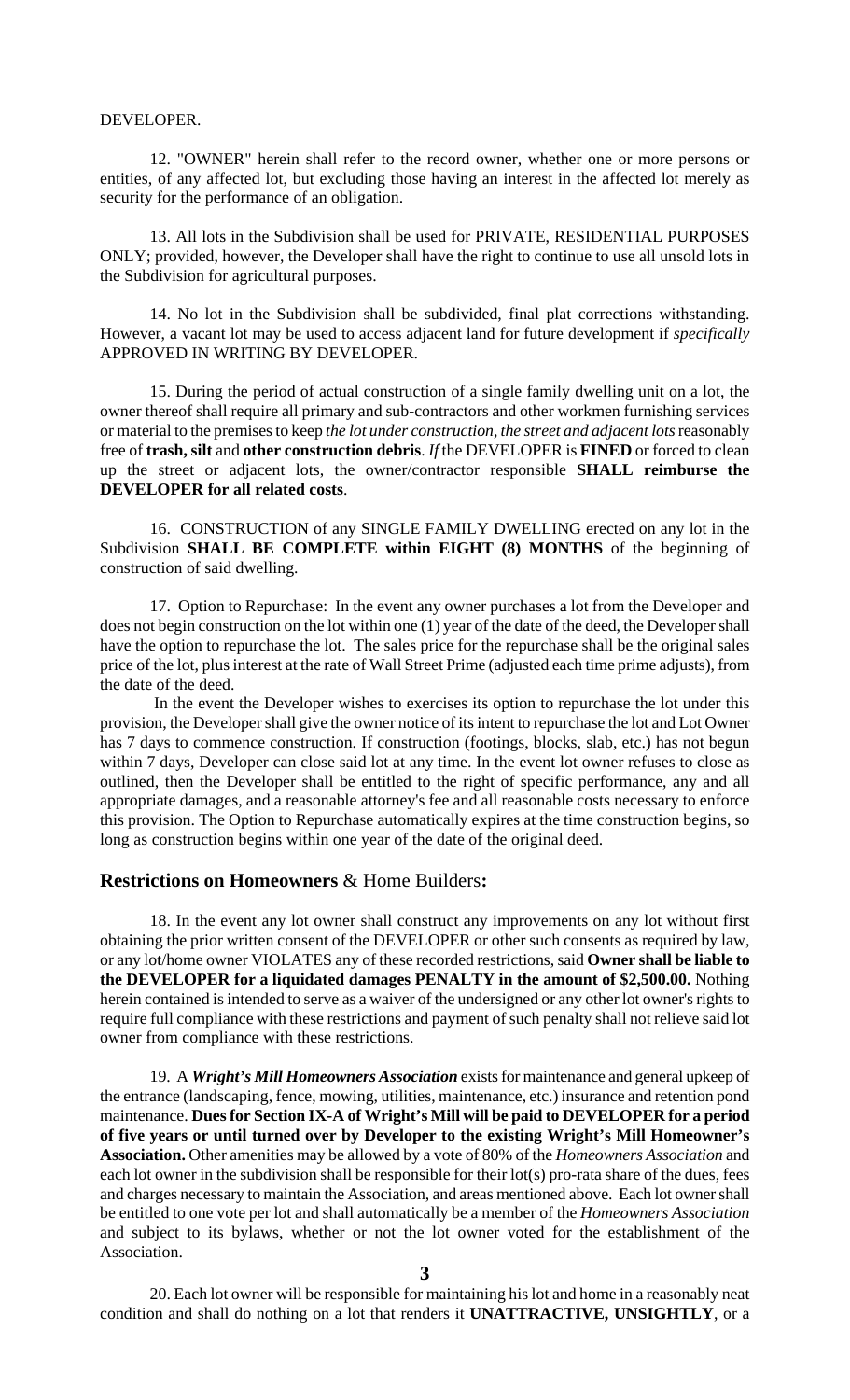**NUISANCE** to the Subdivision or other homeowners. If the Developer feels existing and/or future home sales could be affected by such conditions, offending lot owner(s) will be notified by the DEVELOPER of any violation and/or fines, and given **30 days written notice** to correct said nuisance, *thereby avoiding* said monetary penalty.

21. **ALL FENCING** will be of similar DESIGN, MATERIAL & CONSTRUCTION to the Wright's Mill entrance fence with the decorative "X" side showing where exposed to the street *or* of a "tan" vinyl stockade type, unless *specifically* APPROVED IN WRITING BY DEVELOPER.

**All** fences, where running along the side or rear property lines of adjacent lots, must be within six (6) inches of said property line.

**No** fence will be allowed beyond the front setback line of any lot (or beyond the front of the house). No fence on any corner lot shall extend past the minimum side setback requirement of either street (or beyond the house).

 **All** CHAIN LINK FENCES or WOODEN FENCES with posts and/or rails exposed to the street or adjacent lots are expressly **PROHIBITED**.

22. Each property owner shall at his SOLE EXPENSE, OBTAIN AND ERECT an ORNAMENTAL *"WRIGHT'S MILL"* IRON MAIL BOX in accordance with the type, model and specifications approved by the DEVELOPER and no mail box or receptacle of *any* other type will be allowed. (Currently *Jackson Welding & Ornamental Iron* furnishes all required mailboxes)

23. No building shall be erected, altered, placed or permitted to remain on any lot other than one (1) single family dwelling unit and other buildings or structures customarily used as "outbuildings" for a single family dwelling unit, and which are, additionally, of a PERMANENT nature, of *SIMILAR* design and construction to the single-family dwelling unit and are *specifically* APPROVED IN WRITING BY DEVELOPER.

24. The total ground area occupied by a dwelling and accessory building(s) on any lot shall not exceed 30% of the total area of the lot.

25. PLAYGROUND EQUIPMENT, ETC. is not to be visible from the street. All playground equipment over eight feet in height will be maintained within a stockade type fence and must be *specifically* APPROVED for location IN WRITING BY DEVELOPER.

26. ANY TELEVISION SATELLITE RECEIVER above 18 inches in diameter, shall be located in the rear yard of the lot within a stockade fence. **Direct TV** type dishes (18" or less diameter) may **NOT** be mounted on the FRONT or SIDES of the house where they are visible from the street.

27. NO SECURITY LIGHTS of size or design similar to streetlights shall be erected on any lot in the Subdivision, nor shall any security lots shine directly at an adjacent lot/house.

28. ALL SWIMMING POOLS must be approved for:

a.) Location (they are not allowed in drainage or utility easements)

 b.) Where the removed dirt will be hauled or placed (We will provide a place if possible)

c.) The drainage away from the pool deck (and how it affects neighbors)

d.) The elevation of said pool & deck as to how it will affect neighboring yards.

 NO ABOVE GROUND POOLS*,* whether temporary or permanent, shall be placed on any lot in the Subdivision.

29. NO TRASH CONTAINERS WILL BE PERMITTED *unless* they are screened by FENCING or SHRUBBERY from public view*.* All trash and refuse shall be disposed of as allowed and permitted by local laws and ordinances.

30. NO TRAILERS, BOATS, MOTORCYCLES, CAMPERS, or related types of vehicles or instrumentalities, SHALL BE PERMITTED on ANY LOT IN THE SUBDIVISION, *unless* STORED AT ALL TIMES within a STOCKADE FENCE, an ENCLOSED GARAGE or other permanent accessory building otherwise permitted under these restrictions.

**4**

31. NO COMMERCIAL VEHICLES LARGER THAN A PICKUP TRUCK SHALL BE ALLOWED ON, OR IN FRONT OF, ANY LOT IN THE SUBDIVISION *unless* same is maintained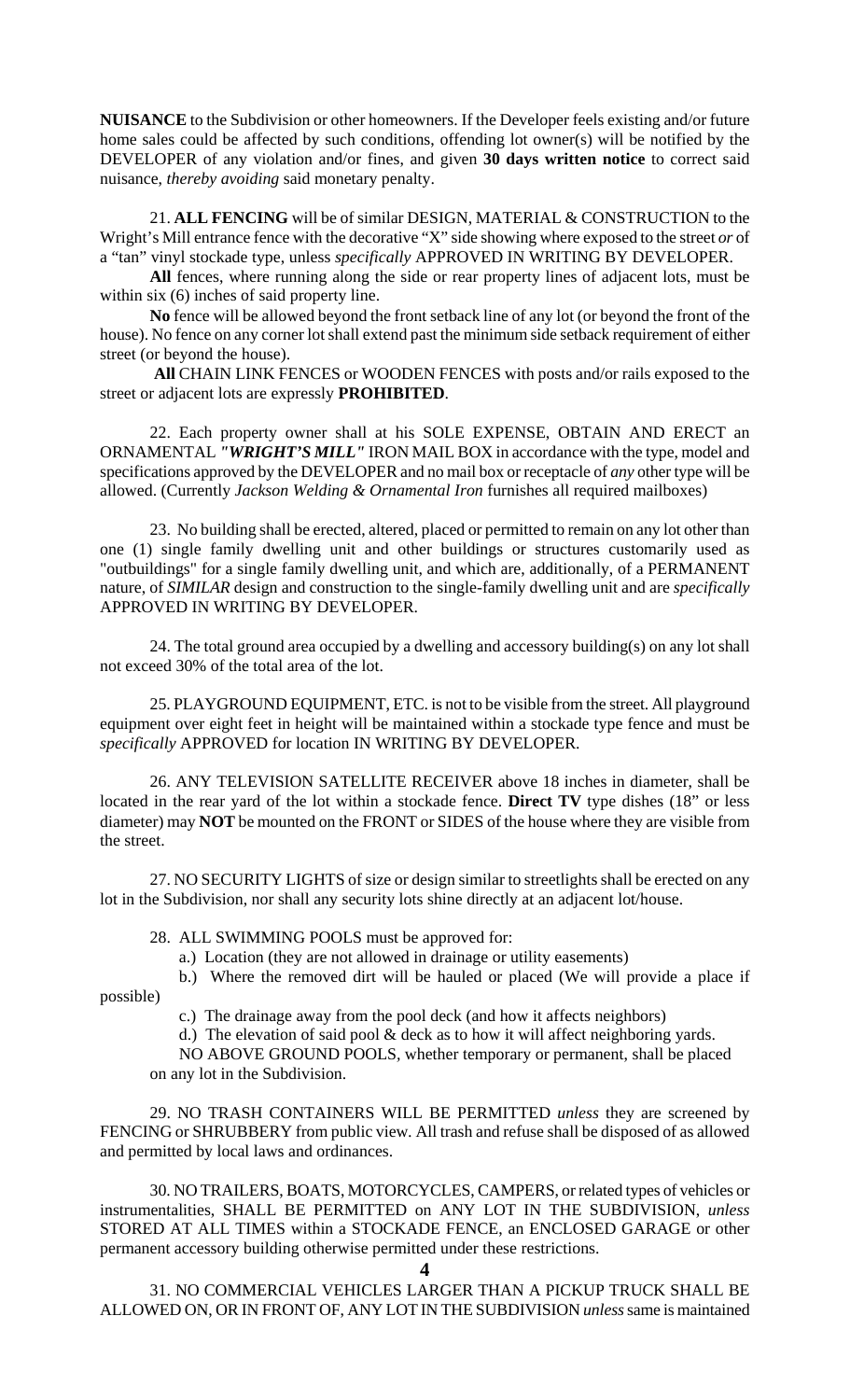within an ENCLOSED GARAGE. Nothing herein contained is intended to prohibit commercial vehicle access to any lot within the subdivision for purposes of rendering commercial services for the benefit of such lot owner. No inoperable, for sale, or damaged vehicle(s) shall be parked or maintained on, or in front of any lot, unless said vehicle is within an enclosed garage area.

32. NO NOXIOUS OR OFFENSIVE TRADE OR ACTIVITY shall be carried on upon any lot nor shall anything be done which may be or become an ANNOYANCE or NUISANCE to the SUBDIVISION or other lot owners.

33. NO FOWL, LIVESTOCK, OR OTHER ANIMALS, *except* such customarily domesticated animals as dogs and cats, shall be kept stabled or penned on any lot or brought onto any lot, and all such animals must be confined on said lot in accordance with local ordinances and state laws.

34. All electrical service lines, telephone lines and cable TV lines shall be located underground. The owners of the lot over which telephone lines, etc., are to be placed shall be responsible for the cost of labor and materials in placing such lines underground from the street to the dwelling located on the lot. To the extent that the Developer shall furnish or otherwise construct utilities, or future utility services, easements for same shall not be unreasonably withheld by any lot owner.

35. Any heating or cooling system for a structure on any lot which is of a type that uses a *water source heat pump*, or similar device, must drain into a dry well and meet all governing authorities regulations pertaining to same.

36. If any owner of a lot shall violate or attempt to violate any of the restrictions or covenants herein contained, it shall be lawful for any person owning a lot within the Subdivision to prosecute such proceedings at law or in equity against the person or persons violating or attempting to violate said restrictions, either to prevent such violations or the recover damages thereof, or both. In the event the Developer or a lot owner shall employ the services of an attorney to enforce any covenant or restriction herein contained, the non-complying lot owner shall be liable for all costs, expenses and attorney's fees incurred by such Developer or lot owner, in order to enforce these covenants and restrictions. Invalidation of any one or more of these restrictions or covenants by judgment or court order shall in no way affect any of the other provisions, which shall remain in full force and effect.

37. These restrictive covenants may be amended at any time with a vote of 80% of the lot owners.

The foregoing restrictions and reservations shall constitute covenants running with the land and shall bind all purchasers (or owners) of such lots in WRIGHT'S MILL SUBDIVISION, their heirs, successors and assigns, and all persons claiming under them, for a period of thirty (30) years